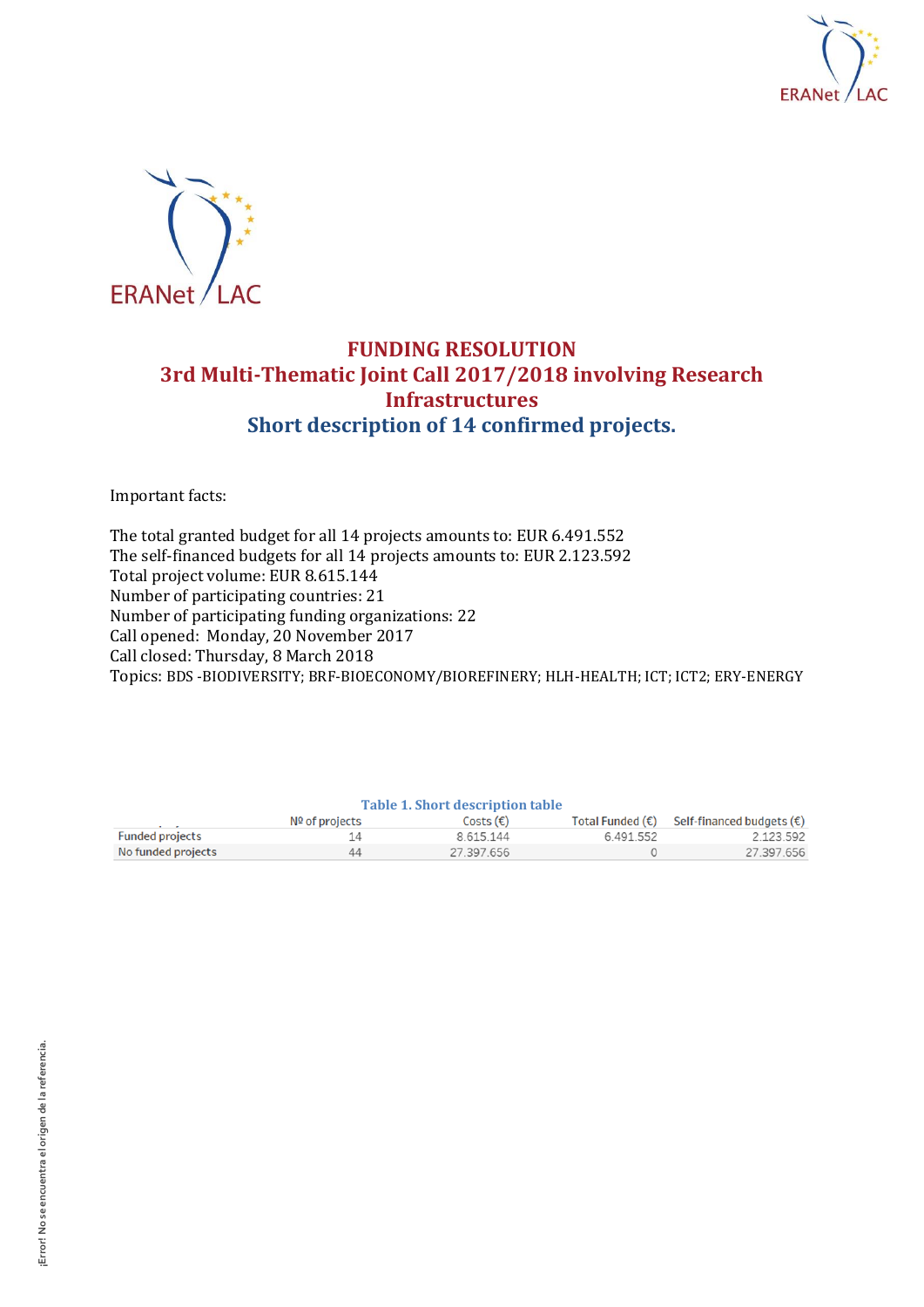

#### **Submitted projects report**





**Funded projects**

Nº of projects by topic Total requested by Topic  $(\epsilon)$ Nº of partners by type of activity **HLH** Filtr BDS<br>BRF<br>ERY ERY E HLH<br>
I ICT<br>
ICT2 **ICT2** Researchers BD<sup>3</sup>  $\overline{10}$ BRI 400K 600K 800K 1000K 1200K 1400K 1600K 1800K 2000K OK 200K

Country participation





*More details[: https://www.eucelac-platform.eu/statistics](https://www.eucelac-platform.eu/statistics)*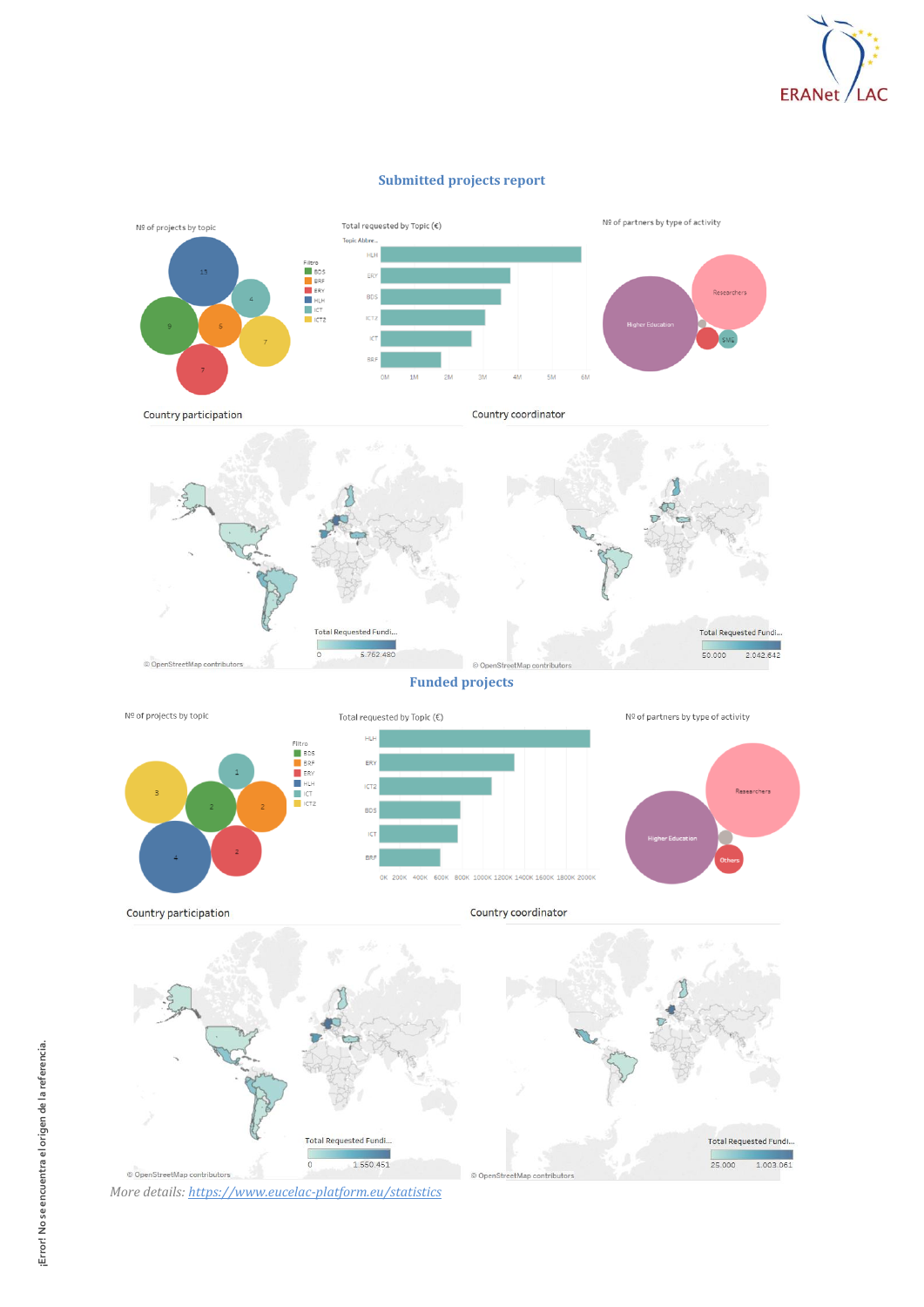

#### **Table 2. Nº of submitted projects, requested funding, total projects costs and total funding by country**

| Country                         | Submitted      | Nº of projects Requested Funding<br>$(\epsilon)$ | Costs $(\epsilon)$ | Total Funding $(\epsilon)$ |
|---------------------------------|----------------|--------------------------------------------------|--------------------|----------------------------|
| Argentina                       | 5              | 251.500                                          | 515.710            | 0                          |
| Belgium                         | 8              | 610.004                                          | 677.904            | 262.117                    |
| Bolivia                         | 5              | 108.195                                          | 569.218            | 38.195                     |
| Brazil                          | 25             | 952.096                                          | 1.728.481          | 208.299                    |
| Chile                           | 16             | 1.159.980                                        | 1.350.192          | 192.168                    |
| Costa Rica                      | 5              | 344.595                                          | 567.087            | 140.000                    |
| Cuba                            | 7              | 146.300                                          | 203.565            | 33.800                     |
| Dominican Republic              | 10             | 939.224                                          | 1.022.030          | 373.151                    |
| Ecuador                         | 25             | 2.263.820                                        | 3.126.944          | 351.725                    |
| Finland                         | 5              | 1.407.677                                        | 2.010.965          | 156.821                    |
| France                          | $\mathbf{1}$   | 0                                                | 296.600            | 0                          |
| Germany                         | 43             | 5.762.480                                        | 6.848.124          | 1.550.451                  |
| Guatemala                       | 4              | 226.025                                          | 282.375            | 146.025                    |
| Israel                          | 5              | 678.412                                          | 818.469            | 278.412                    |
| Mexico                          | 5              | 549.200                                          | 857.399            | 463.000                    |
| Panama                          | 10             | 499.141                                          | 982.255            | 50.000                     |
| Peru                            | 24             | 2.302.398                                        | 3.167.831          | 492.550                    |
| Poland                          | 21             | 1.733.938                                        | 1.858.930          | 323.684                    |
| Spain                           | 31             | 4.199.495                                        | 6.200.386          | 1.041.145                  |
| Turkey                          | 16             | 1.839.676                                        | 1.995.251          | 210.134                    |
| <b>United States of America</b> | $\overline{2}$ | 0                                                | 60.000             | 0                          |
| Uruguay                         | 15             | 615.668                                          | 873.084            | 179.875                    |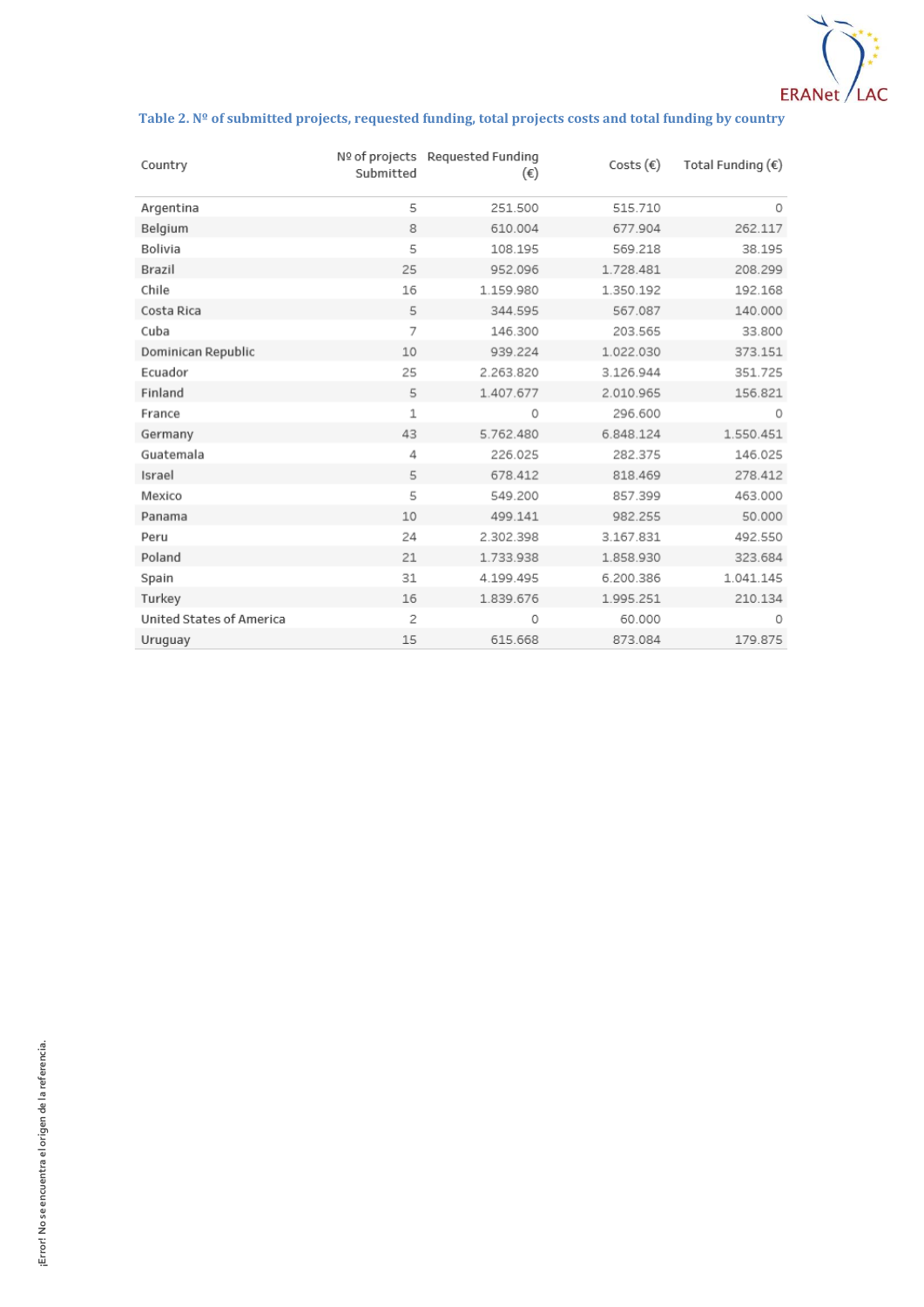

# **Short description of confirmed projects**

## **ERANet17/BDS 0249 - TAO**

## **From Data to Decision: Collecting, Mobilizing, and Harmonizing Tropical Andes Observatory Data for Improved Conservation Planning**

Effective and timely conservation and sustainable development policy relies on high quality biodiversity information. Yet the capacity to generate, integrate and deliver this information in user-friendly formats is a particular challenge in biodiversity hotspots such as the Tropical Andes. Existing efforts suffer from taxonomic, spatial and temporal biases and inadequate integration, and often remain within the academic context thereby limiting their access and utility to policymakers.

Recent advances in biodiversity informatics, communication tools and observation network design, combined with petabytes of satellite information, offer a unique opportunity to improve efficiency and impact of biodiversity observatories in the region. The challenge is to harness these advances through the establishment of a network of harmonized, efficient national observatories that can not only improve change detection capacity, but also inform effective conservation and policy. We propose to address this challenge through the applied integration of:

- Biodiversity Observation Network design approaches developed by GEO BON
- State of the art data collection & management systems promoted by GBIF and iNaturalist
- NatureServe data analytics and visualization capacity for powerful, and userfriendly Biodiversity indicators

By developing a sustained, userdriven, locallyoperated, harmonized and scalable regional BON in the Tropical Andes, connecting data to decisions, we will achieve the following concrete outputs:

- Early warning and surveillance systems employing state of the art predictive models that can inform prevention, detection and mitigation of threats (e.g. invasive species, emerging zoonoses) to human wellbeing and local and regional economies
- Sustained regional biodiversity observation capacity, built on existing data and efforts, combined with advanced data management and analytics systems from global partners, that will improve the discoverability, access and utility of information
- A Biodiversity Indicators' Dashboard for the Tropical Andes allowing continual visualization of biodiversity indicators to support nations' ability to achieve and track domestic and international conservation targets and sustainable development goals.

| Country        | <b>Research Institute</b>                                                                        | <b>Funding Organization</b> |
|----------------|--------------------------------------------------------------------------------------------------|-----------------------------|
| Germany        | Coordinator: Martin-Luther-Unversität Halle-Wittenberg                                           | <b>BMBF</b>                 |
| Peru           | Asociación para la Conservación de la Cuenca Amazónica                                           | CONCYTEC                    |
| Ecuador        | Instituto Nacional de Biodiversidad                                                              | SENESCYT                    |
| Spain          | University of Córdoba                                                                            | <b>MINECO</b>               |
| <b>Bolivia</b> | Asociación Boliviana para la investigación y<br>Conservación de Ecosistemas Andino<br>Amazónicos | No funding agency           |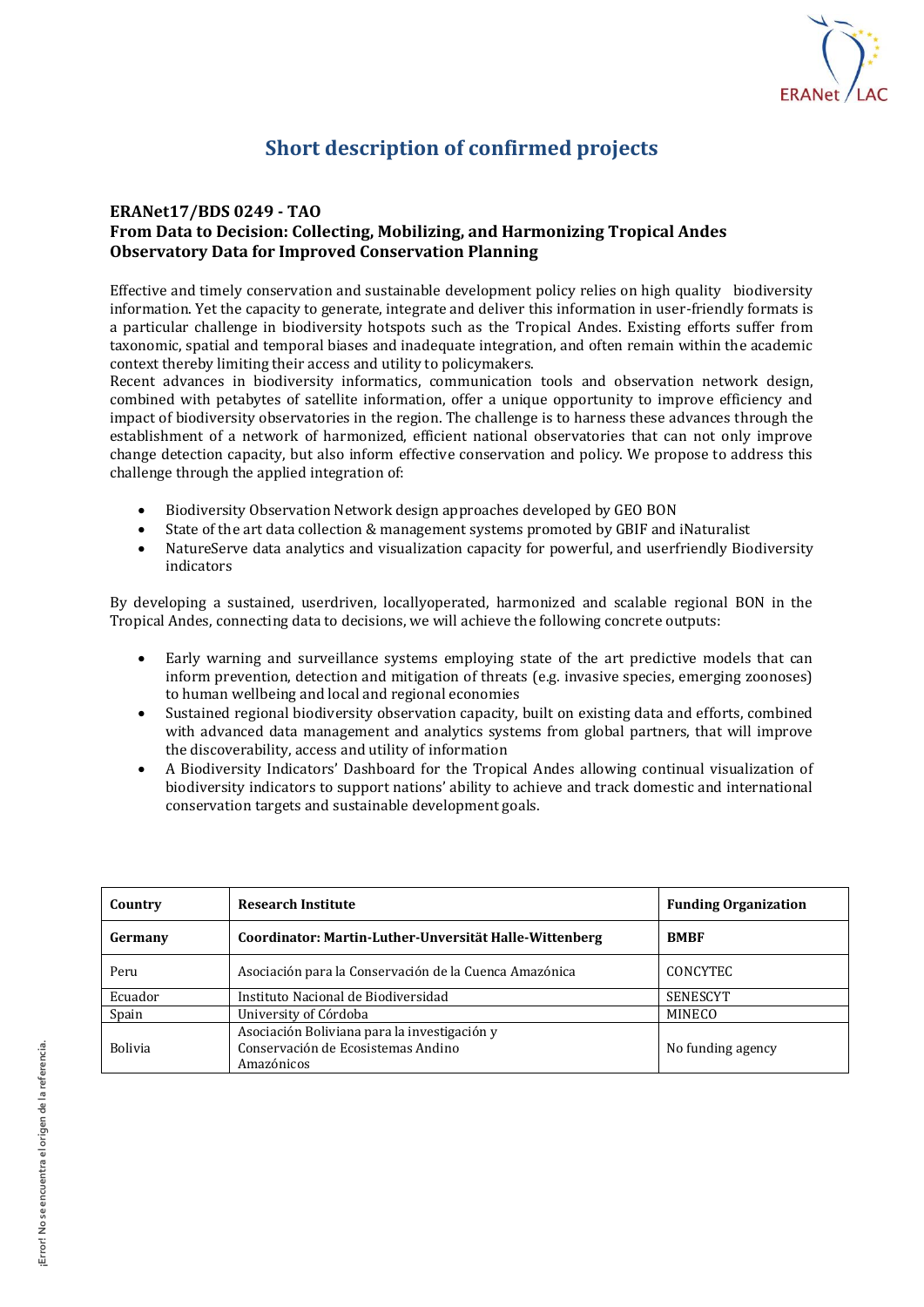

## **ERANet17/BDS 0065 – GLOBIOS Global observatory network for freshwater biodiversity in high mountain streams**

High mountain streams are expected to show significant future modifications on freshwater biodiversity (e.g. loss of vulnerable species) due to climate change. Therefore, there is an urgent need to know current freshwater biodiversity patterns, to assess species vulnerability to climate change, and to identify potential refuge areas to halt biodiversity loss.

The GLOBIOS Project aims at (1) characterizing genetic, taxonomic and functional biodiversity of aquatic invertebrates in high mountain streams in the Andes (Peru), Talamanca (Costa Rica), the Pyrenees (Spain) and the Alps (Austria), (2) identifying potentially vulnerable species, (3) predicting changes in distribution patterns of vulnerable species to climate change, and (4) identifying current and future priority areas to be protected to halt genetic, taxonomic and functional biodiversity loss. The target freshwater organisms will be Chironomidae (Diptera) and Trichoptera, considered to be highly sensitive to temperature and flow regime patterns, and very abundant and diverse in high mountain streams.

Main deliverables of the project include: An atlas of global genetic, taxonomic and functional biodiversity for vulnerable species in high mountain regions; an online database of critical temperature thresholds, biological and ecological traits of species in high mountain streams; maps of genetic, taxonomic and functional biodiversity under future climate change scenarios; current and future maps of areas to be protected using systematic planning tools; and a dissemination strategy of the main results. The GLOBIOS Project will set the foundations of a global observatory network to halt freshwater biodiversity loss in high mountain streams.

| Country    | <b>Research Institute</b>                                 | <b>Funding Organization</b> |
|------------|-----------------------------------------------------------|-----------------------------|
| Spain      | <b>University of Barcelona</b>                            | <b>MINECO</b>               |
| Germany    | Senckenberg Research Institute and Natural History Museum | <b>BMBF</b>                 |
| Costa Rica | University of Costa Rica                                  | <b>MICITT</b>               |
| Peru       | Cayetano Heredia University                               | CONCYTEC                    |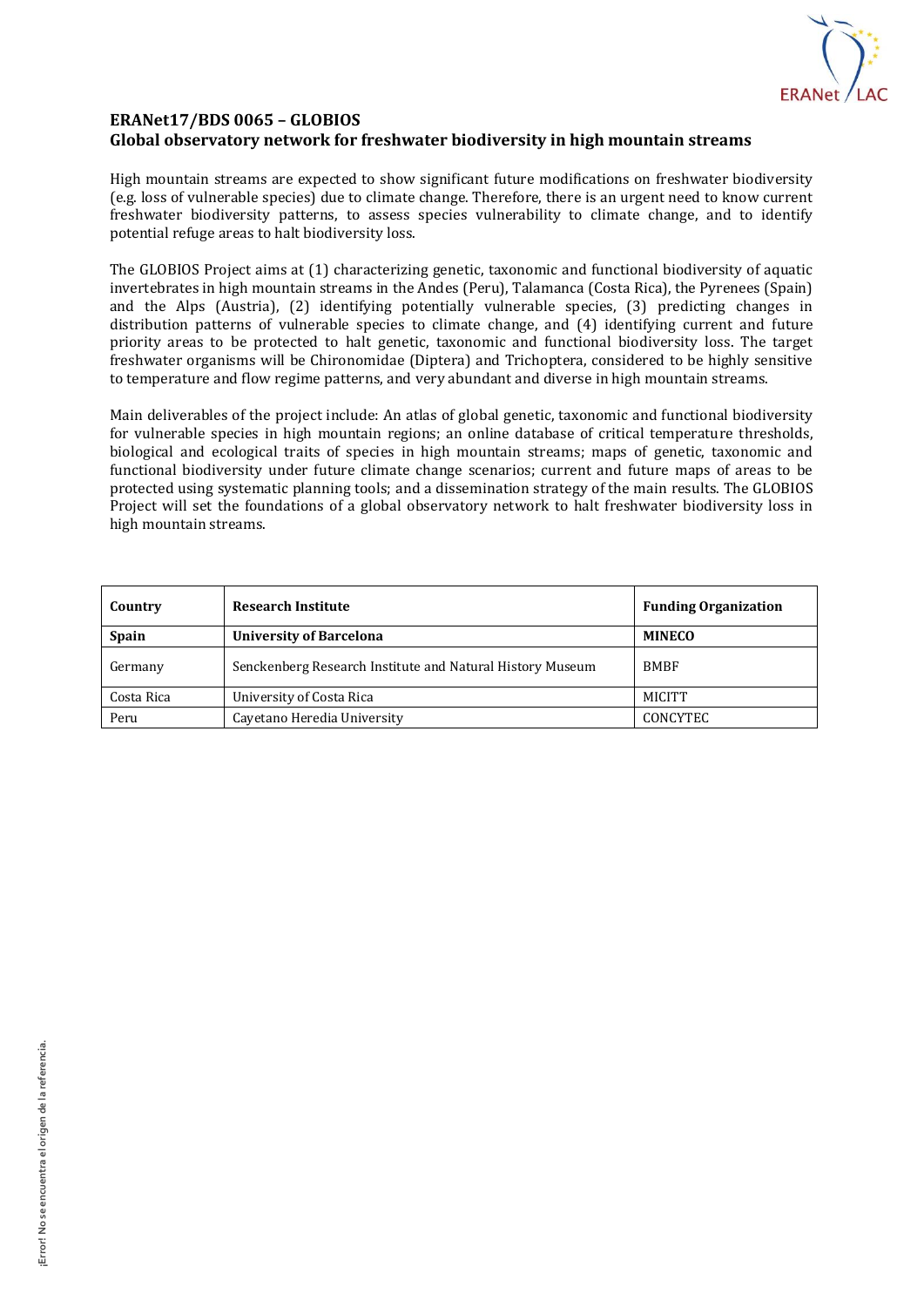

## **ERANet17/BRF 0005 – GreenMol Development of Green Molecules from Lignocellulosic Biomass for Renewable Chemistry**

The GreenMol Project is dedicated to the development of building block, intermediate and end use molecules derived from lignocellulosic biomass to promote a full valorization of agroindustrial residues. The targetmolecules are levulinic acid from cellulose, xylose fatty acid esters from hemicellulose, and a molecular nanosupport for controlled release of bioactive molecules from lignin. These molecules should have a highvalue potential, which will be obtained by means chemocatalytic, enzymatic and physicochemical routes.

The Project will be executed in order to study the three lignocellulosic fractions (cellulose, hemicellulose and lignin) to obtain renewable chemicals with high innovation potential. A R&D consortium based on highlevel experts was constructed with institutions from Brazil (Brazilian Agricultural Research Corporation – National Research Center for Agroenergy and National Research Center for Environment), Germany (Forschungszentrum Jülich), Uruguay (Faculty of Chemistry/University of La República), and Poland (Cracow University of Technology). Raw materials to be used are agroindustrial residues as beet and sugarcane bagasse and woodymaterials from eucalyptus from paper and pulp industry.

| Country       | <b>Research Institute</b>                           | <b>Funding Organization</b> |
|---------------|-----------------------------------------------------|-----------------------------|
| <b>Brazil</b> | <b>Brazilian Agricultural Research Corporation</b>  | <b>CNPq</b>                 |
| Poland        | Cracow University of Technology                     | <b>NCBR</b>                 |
| Germany       | Forschungszentrum Jülich ("Jülich Research Centre") | <b>BMBF</b>                 |
| Uruguay       | University of La Republica                          | MEC                         |
| <b>Brazil</b> | Brazilian Agricultural Research Corporation         | No funding agency           |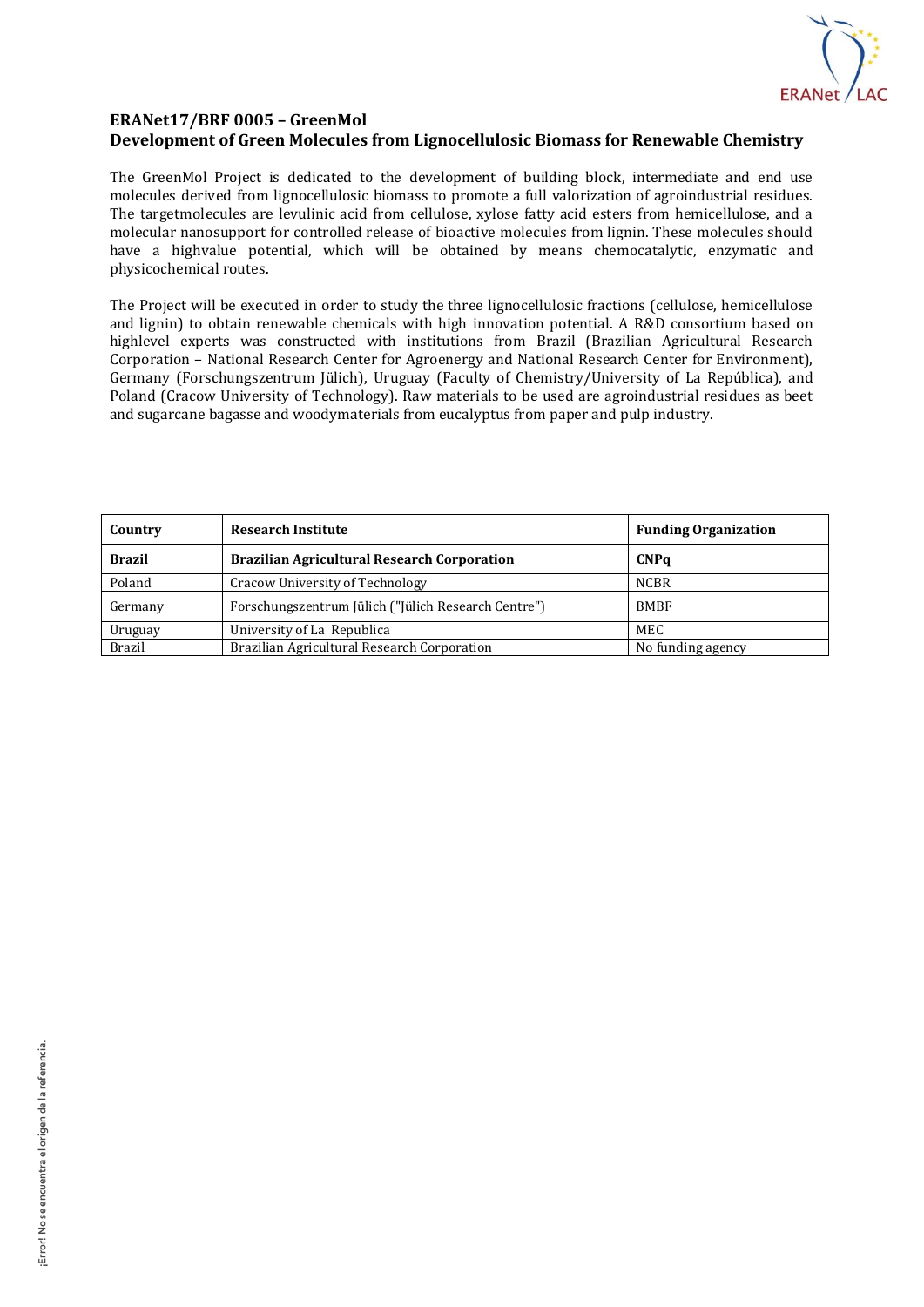

### **ERANet17/BRF 0126 - carboxAiD Valorisation of agricultural residues via anaerobic digestion: from biogas to carboxylates**

Approximately one third of the greenhouse gas emission is associated to agriculture, from fertilizer manufacture, improper agricultural waste handling to food storage and packaging. Nonproper treatment of agricultural waste is assumed to be a major factor. Anaerobic digestion (AD) is considered to be an excellent technology for agricultural waste stabilization/treatment and renewable energy carrier production. However, the overall economic value of the produced methane is rather low, especially compared to the potential value of the waste streams. In this project, various agricultural waste products and different strategies will be investigated to enable a shift in the treatment process from AD to anaerobic fermentation, which will lead to the production of carboxylates with a higher economic value.

The transition of conventional AD to stable carboxylate production by means of anaerobic fermentation requires addressing several challenges, i.e. methanogenesis inhibition, substrate recalcitrance, product specificity and product inhibition; which will be the main focus of the carboxAiD project. Biomimicry of the gut system of animals specialized on fibrerich diet, such as ruminants and insects, will provide additional hints and solutions for the biorefinery concept of carboxAiD.

| Country       | <b>Research Institute</b>                              | <b>Funding Organization</b> |
|---------------|--------------------------------------------------------|-----------------------------|
| Germany       | <b>Helmholtz Centre for Environmental Research UFZ</b> | <b>BMBF</b>                 |
| Ecuador       | <b>ESPOL Polytechnic University</b>                    | SENESCYT                    |
| <b>Brazil</b> | Federal Institute of Goiás                             | CNPa                        |
| Turkey        | Istanbul Technical University                          | <b>TUBITAK</b>              |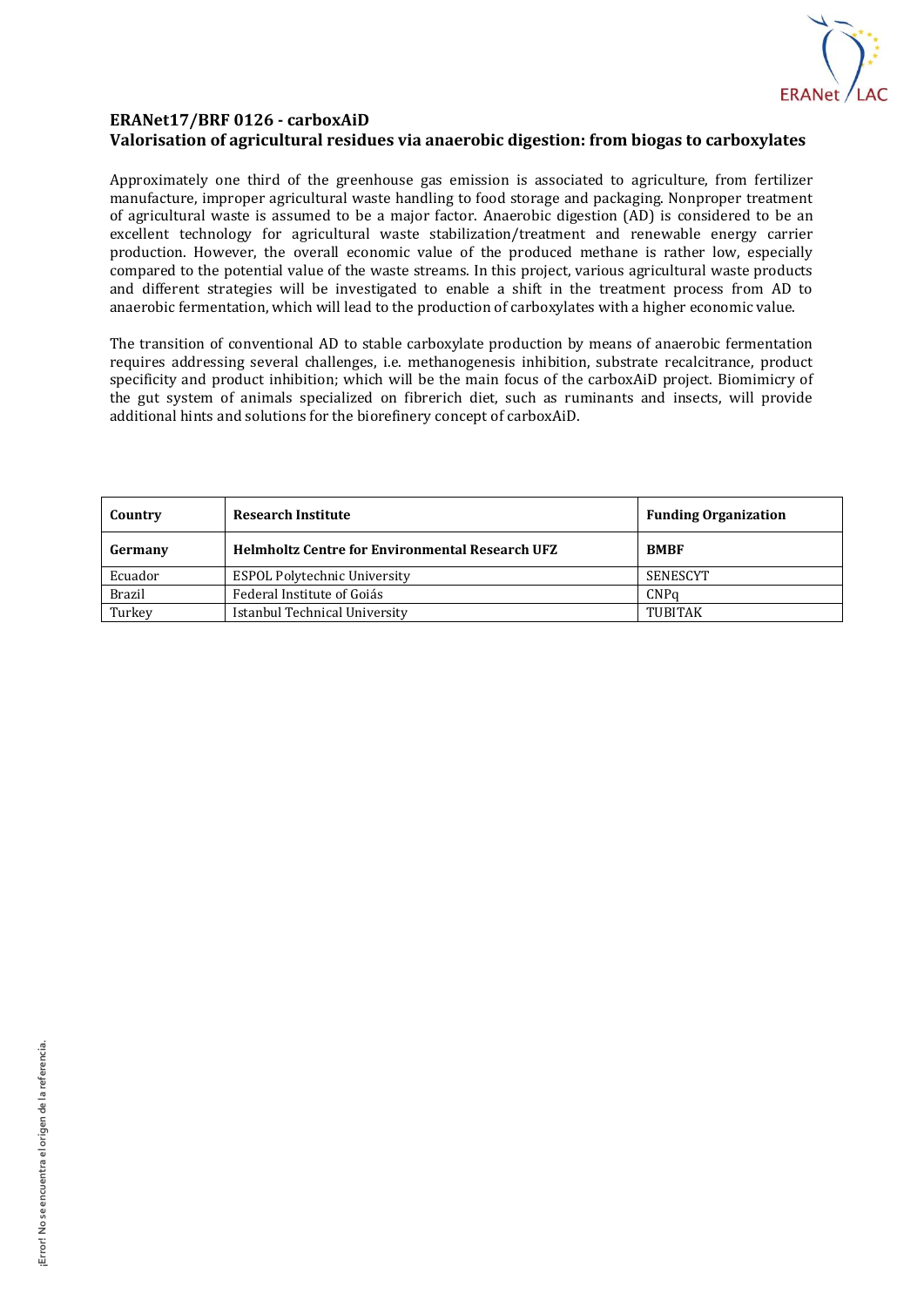

## **ERANet17/ERY 0168 - COOSW**

## **Transnational cooperation for development of a solution for saving energy and water in small near coast facilities using simple devices harnessing the ocean energy.**

The proposal consists in the utilization of temperature and waves of seawater for desalination and refrigeration use of small facilities near coast. For this, we combine the use the three technologies: (i) the use of WEC (Wave Energy Converters) that obtain energy of waves and that we use for pumping colder seawater of deeper layers, (ii) the use of this cold water from the sea for refrigeration with SWAC (Seawater Air Conditioning) technology and; (iii) the use of gradient of temperature between colder pumping water and the heated water by means SWAC for their use in a desalination technology (COOL STEAM, a Lowtemperature thermal desalination method). Another possibility that we explore in the project is the use of WEC technologies to provide energy for deaireation and warmer shallow waters pumping in the process of seawater evaporation of COOLSTEAM using a floating pipeline collector facility arranged on the marine surface.

Two sites of action are proposed for proof concepts: an installation in Puerto Plata (Dominican Republic) and another installation in the Canary Islands (Gran Canaria, Spain) in the facilities of the ICTS PLOCAN. The installation of Puerto Plata has one of the best conditions in the Caribbean for SWAC technology facility. In this particular, one of objectives of the project is building a system that allows the extraction of water from the sea to an optimal depth and see the viability of the system to acquire data validate the relevant computer models. Additional feasibility studies are oriented for wave energy storage using hydrogen or the use of GNL as additional colder source and the GN as energy supply.

The benefits of COOSW proposed solutions are enormous, and its development will increase the autonomy of small facilities saving energy in the production of water. The use of COOSW proposed solution will allow reduce the impact on the landscape and biodiversity of the deployment of global supply facilities, and reduce the risk for climate events which are less vulnerable due to their less spatial extension.

| Country               | <b>Research Institute</b>                                                | <b>Funding Organization</b> |
|-----------------------|--------------------------------------------------------------------------|-----------------------------|
| Spain                 | International Center for Numerical Methods in Engineering                | <b>MINECO</b>               |
| Germany               | Fraunhofer Gesellschaft zur Förderung der<br>angewandten Forschung e.V.  | <b>BMBF</b>                 |
| Mexico                | Instituto de Ingeniería de la Universidad Nacional Autónoma de<br>México | CONACYT                     |
| Spain                 | Plataforma Oceánica de Canarias                                          | <b>MINECO</b>               |
| Dominican<br>Republic | Pontificia Universidad Católica Madre y Maestra                          | <b>MESCYT</b>               |
| Spain                 | Universitat Autònoma de Barcelona                                        | <b>MINECO</b>               |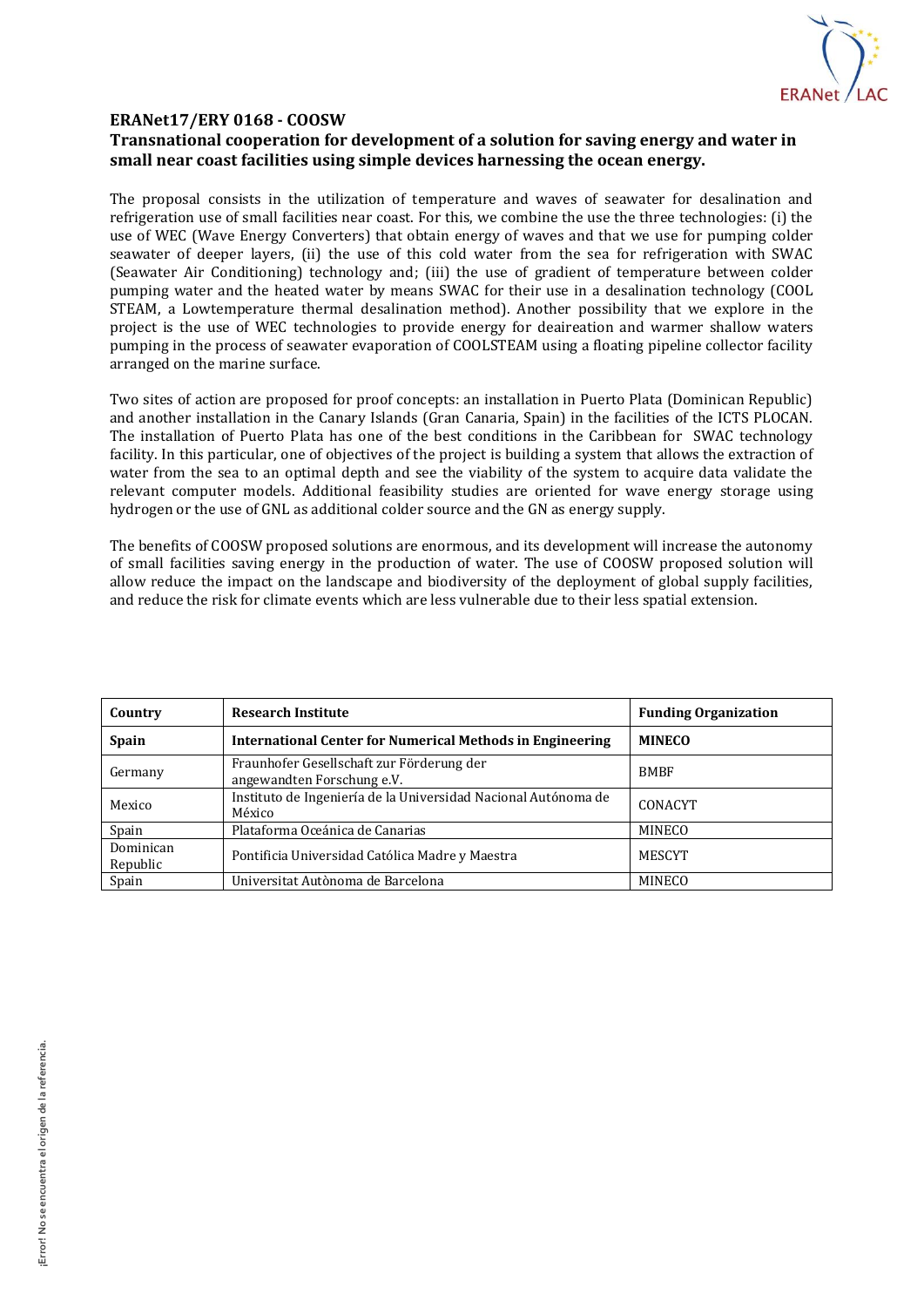

## **ERANet17/ERY 0222 - SUSME Laboratory testing and knowledge transfer for the development of sustainable strategies for marine energy harvesting**

The development of marine energy technologies requires the use of specialized infrastructure to test and optimize energy harnessing devices in operation conditions as close to the real ones as possible. It is desirable to have access to the more advanced equipment, to large marine conditions data series and other tools in order to simulate sea conditions and analyze the response of the devices to them. Research, then, is essential to the future evolution of renewable energy industry, specifically to assist the developers at early TRLs to continue with their technology development pathway. Only by proving the devices performance under real sea environment, can developers truly progress to commercial projects. In turn, verified performance data will build confidence amongst the investment community and a global clean energy market could be set. The general objective of this proposal is to numerically and physically test marine energy devices to move them from TRL 23 to TRL 34.

This objective will be achieved through completing the particular objectives of:

- Gather and characterize marine energy potential available at the coasts of Mexico, Uruguay, Costa Rica and Canarias. Construct available power matrices.
- Study the response of the devices available to marine conditions and overlap the power output with the power matrices of the different countries. Evaluate the possible environmental impact of each device and of a farm of them.
- Develop numerical analyses of the detailed response of the devices to sea conditions including materials resistance to corrosion.
- Perform experimental tests of small scale devices focused on the design of the PTO and the possibilities for network connection and energy storage.
- Train human resources with courses in modeling and simulation (downscaling).

Through an increased rate of deployment we will be able to accrue a higher level of certainty of the performance of the technologies and will help define learning rates identifying cost reduction areas that fit with the continuous development of wave energy technologies in order to attract the private investment. Currently the development status of the technology is associated with the high levelised cost of energy (LCOE) compared to both traditional and other renewable energy sources. The need for competitive marine energy technologies in relation with other energy technologies requires actions to reduce the LCOE in order to be commercially viable. The barriers and challenges still to be faced by the ocean energy sector will require significant collaboration, as the one proposed herein, in aspects related with the cost reduction of the technology. The path to this necessarily goes through innovation and learning by doing, allowing new solutions (such as materials) to emerge and improving the efficiency in energy capture from individual devices.

It is expected that increasing the scale of the devices (lower cost/capacity) and the number of them (lower installation cost per device), will reduce production and engineering support costs. The previous and produced knowledge will be transferred and disseminated assuring availability of results for future users and as a potential for increasing collaboration between the participants and other investment corporations interested. The consortium is also committed to contribute in the current innovation and scientific literature, with the participation in journals and international conferences.

| Country    | <b>Research Institute</b>                                 | <b>Funding Organization</b> |
|------------|-----------------------------------------------------------|-----------------------------|
| Mexico     | Universidad Nacional Autónoma de México                   | <b>CONACYT</b>              |
| Uruguay    | Universidad de la República de Uruguay                    | MEC.                        |
| Spain      | Universidad de Granada                                    | <b>MINECO</b>               |
| Spain      | Escuela Universitaria de Diseño e Ingeniería de Barcelona | MINECO                      |
| Germany    | Fraunhofer Gesellschaft                                   | <b>BMBF</b>                 |
| Spain      | Universidad de Cantabria                                  | MINECO                      |
| Spain      | The Oceanic Platform of Canary Islands                    | MINECO                      |
| Costa Rica | Universidad de Costa Rica                                 | <b>MICITT</b>               |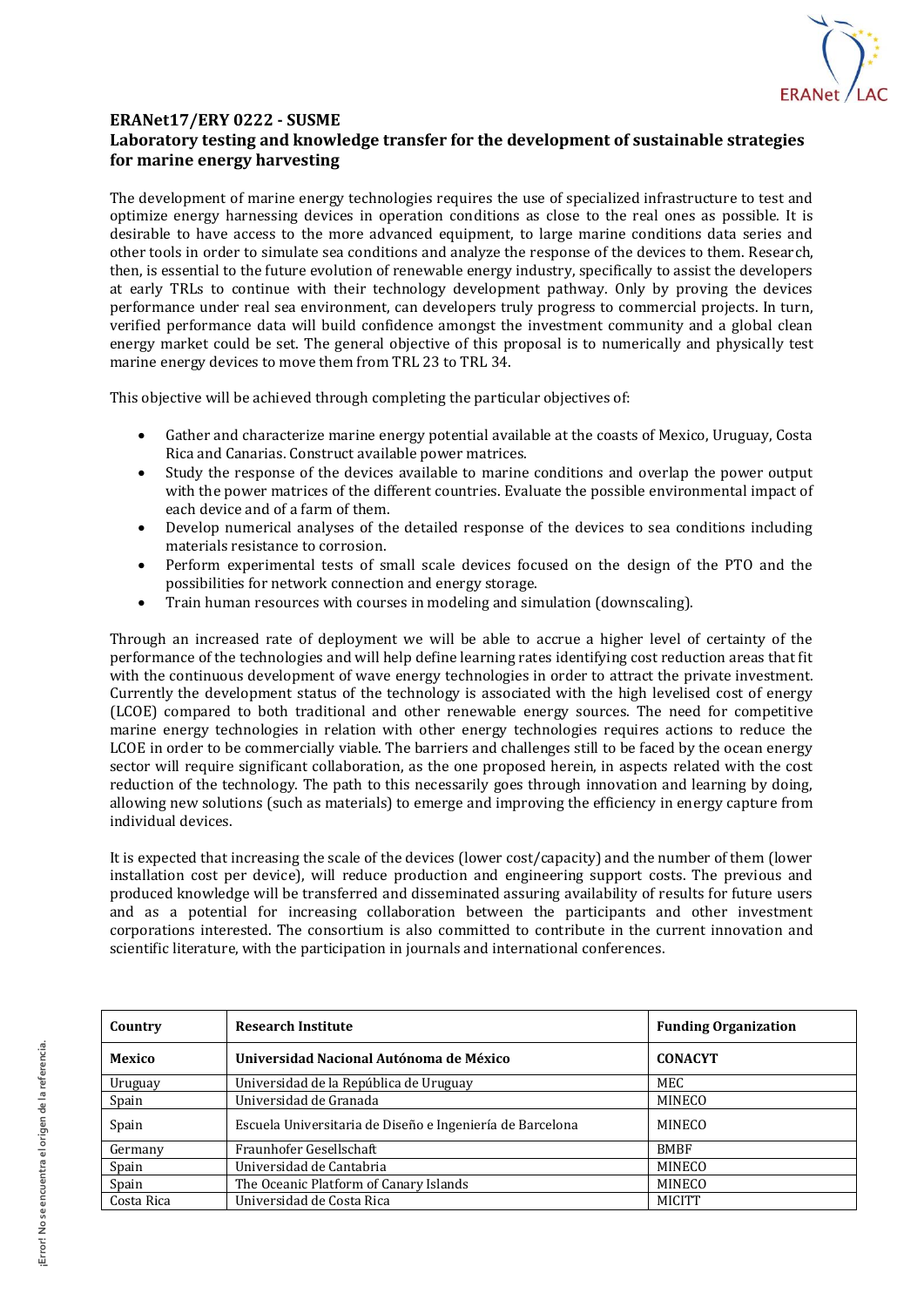

## **ERANet17/HLH-0142- Cochaco Identification and validation of biomarkers to improve the control of congenital Chagas disease**

The project aims to improve the control of congenital Chagas disease (CCD) by identifying a profile of biomarkers highly associated with congenital transmission of T. cruzi and detectable in the blood circulation of T. cruzi-infected pregnant women. We propose to identify a profile of biomarkers comprising genetic single nucleotide polymorphism and differential expression of genes previously identified as candidates, as well as to investigate new biomarkers based on extracellular vesicles (EVs), microRNAs (miRNA), immunological markers and molecular features of the parasite. EVs and miRNA are emerging as important regulators of host-pathogen interactions. We will study the modulatory effect of EVs and miRNA derived either form the parasite itself or from the placenta (mainly from trophoblasts, the cells that constitute the placental barrier) on the placental T. cruzi infection and immune response and in parallel make the profile of these EVs and miRNA by proteomic and molecular approaches. Parasite and/or host EVs and miRNA will then be studied quantitatively and qualitatively in the plasma of T. cruzi-infected women having or not transmitted the parasite to their baby. We will also seek for additional biomarkers related to the maternal immune response, to the biological features and the genotype of the parasite they harbour and to the parasite load.

This project takes advantage of the capacity of the Argentinean and the Spanish teams to collect biological samples from T. cruzi-infected pregnant women and their newborns / infants (necessary to identify those that are congenitally-infected, and thereby the mothers that are transmitting or not the parasite). The Chilean team is specialized in the study of placental infection with T. cruzi, the Uruguyan and the Argentinean teams are specialists in molecular biology of T. cruzi, and the Belgian one in immunological studies. Our consortium comprises all skills needed to achieve this project.

Altogether, the data obtained from these approaches should lead to identify a profile of biomarkers detectable in the plasma of infected pregnant women, allowing to discriminate those that are more at risk to congenitally transmit the parasite to their fetus. It will also increase our knowledge on the modulation of the transplacental passage of T. cruzi. This should allow to more efficiently identify women at risk of congenital transmission and thus to focus diagnostic efforts on babies from these mothers. This new strategy would be complementary to the current ones that are not sufficient to control congenital Chagas disease, i.e. treating infected women before pregnancy or diagnosing and treating congenitally-infected newborns after birth..

| Country                      | <b>Research Institute</b>                                   | <b>Funding Organization</b> |
|------------------------------|-------------------------------------------------------------|-----------------------------|
| <b>Belgium</b>               | Université Libre de Bruxelles*                              | <b>F.R.S-FNRS</b>           |
| Spain                        | University Hospital Virgen de las Nieves - Foundation FIBAO | <b>ISCIII</b>               |
| Uruguay                      | Institut Pasteur de Montevideo                              | ANII                        |
| Chile                        | Universidad de Chile                                        | <b>CONICYT</b>              |
| Spain                        | University of Granada                                       | <b>ISCIII</b>               |
| No funding<br>agency $(N/A)$ | Consejo Nacional de Ciencia y Tecnologia                    |                             |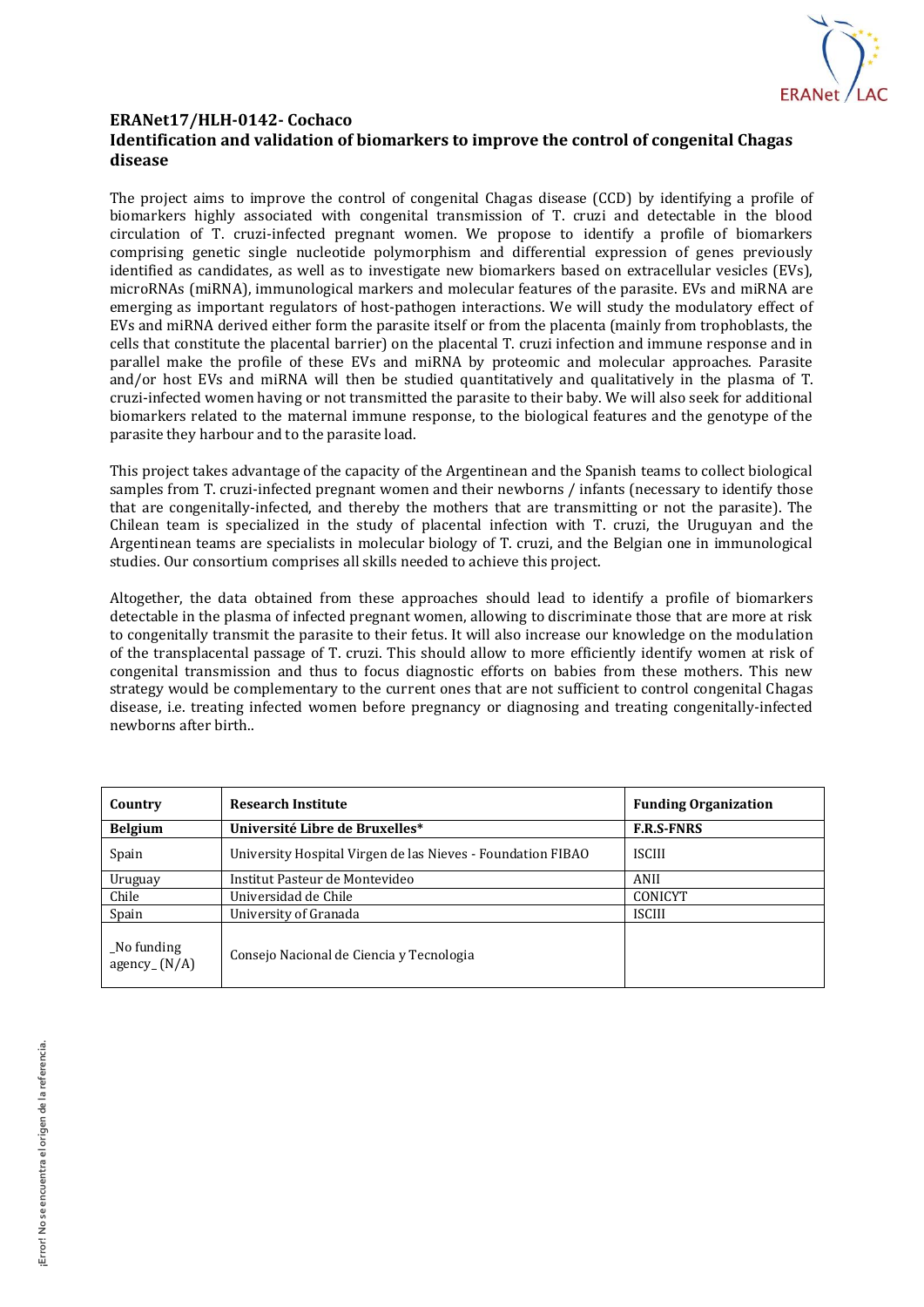

## **ERANet17/HLH 0231 - ArboFusion Arbovirus science based on blood transfusions**

*ArboFusion* is a multidisciplinary consortium investigating emerging arboviruses, involving beneficiaries from Germany, Israel, Belgium, Perú, Ecuador, Dominican Republic and Brazil with background in clinical science, public health, virological diagnostics and transfusion. The project joins expertise from Latin American and European scientists with Roche Molecular Diagnostics to develop novel diagnostic tools for ultrafast diagnostics and realtime genomic characterization of emerging flaviviruses and alphaviruses, focusing on blood safety and patient diagnostics. Additional serological investigations will allow reestimating agestratified and ecoepidemiological analyses of the burden of the emerging Zika and Chikungunya viruses.

Technical workshops and external quality assessments will facilitate harmonization of testing, and international transdisciplinary conferences involving national and supranational public health stakeholders will enable enhanced surveillance recommendations for arbovirus emergence in Europe and Latin America.

| Country               | <b>Research Institute</b>                                                                                  | <b>Funding Organization</b> |
|-----------------------|------------------------------------------------------------------------------------------------------------|-----------------------------|
| Germany               | Charité - Universitätsmedizin Berlin                                                                       | <b>BMBF</b>                 |
| Dominican<br>Republic | Centro de Prevención y Control de enfermedades transmitidas por<br>vectores y zoonosis, Ministry of Health | <b>MESCYT</b>               |
| Israel                | Public Health Services, Israel Ministry of Health                                                          | MoH                         |
| Ecuador               | Universidad Central del Ecuador                                                                            | <b>SENESCYT</b>             |
| Germany               | Universitätsklinikum Heidelberg / Heidelberg University Hospital                                           | <b>BMBF</b>                 |
| Belgium               | University of Liège                                                                                        | F.R.S. - FNRS               |
| Peru                  | Universidad Peruana Cayetano Heredia                                                                       | <b>CONCYTEC</b>             |
| <b>Brazil</b>         | University of São Paulo                                                                                    | CNPq                        |
| Ecuador               | Cruz Roja Ecuatoriana                                                                                      | No funding agency           |
|                       | Roche Molecular Systems, Inc.                                                                              | No funding agency           |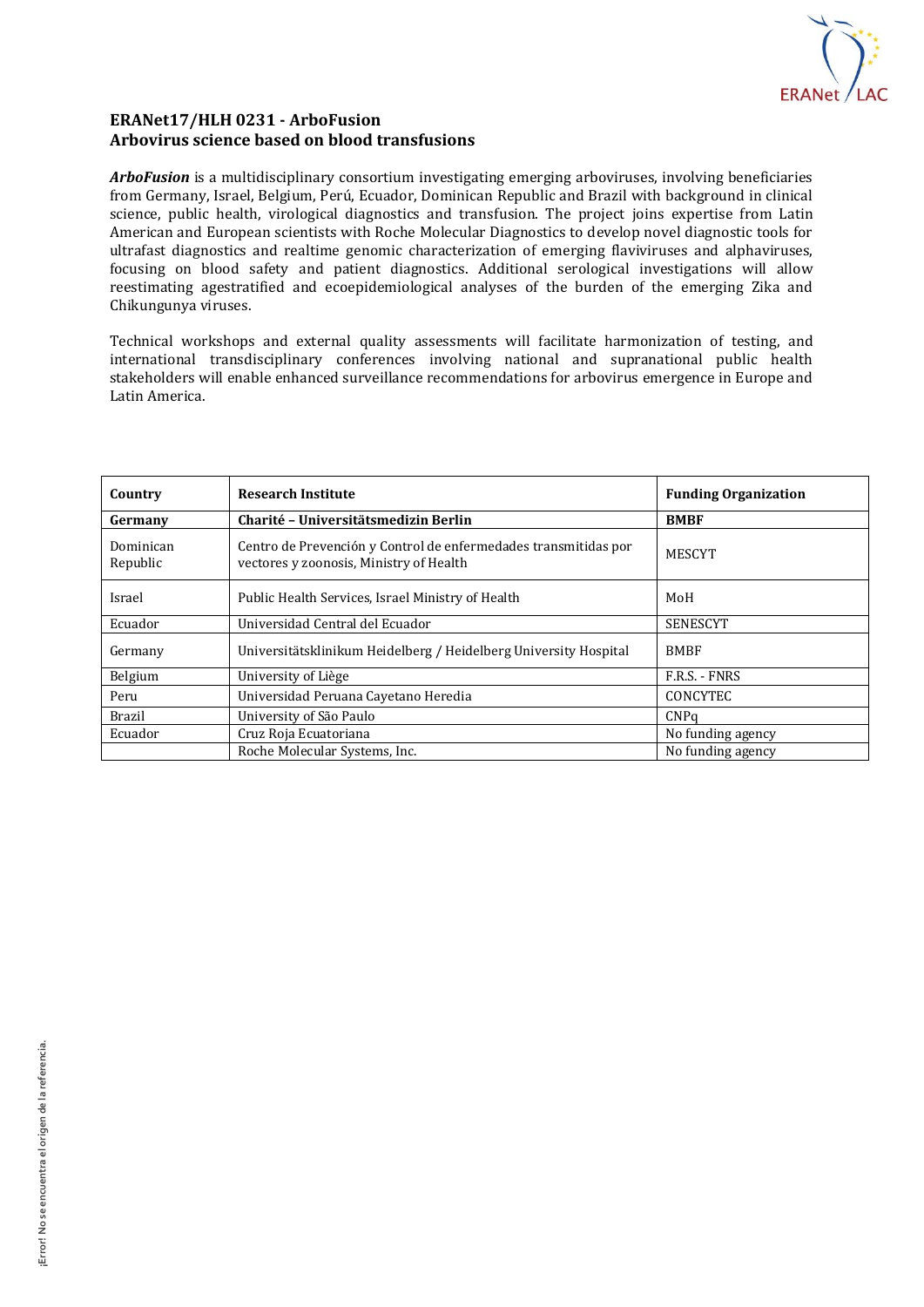

#### **ERANet17/HLH 0271 - WildEmerg**

## **Diagnosis and surveillance of vectorborne viruses and hemoparasites across the human wildlife interface in the Amazon Basin**

Vectorborne diseases are an important and reemerging public health problem in Latin America, particularly in the highly biodiverse Amazon Basin. In highly biodiverse ecosystems, vectorborne pathogens, such as arbovirus and some malaria species, are maintained in a large variety of zoonotic cycles involving arthropod vectors and wildlife animal reservoirs. However, there are no sensitive diagnostic tools for the surveillance and diagnosis of zoonotic pathogens in the Amazonian wildlife, due to logistic and financial restrictions, as well its challenging, remote settings and complex multihost ecosystems.

We propose a monitoring system for vectorborne diseases in tropical regions based on the development of an innovative next generation sequencing diagnosis approach and a lowcost, multispecies collection strategy for wildlife biological samples. Specific objectives:

1) Standardization and validation of a novel PacBiobased diagnostic test in Peruvian and Brazilian Amazon wildlife, 2) Risk analysis of the pathogen transmission cycle in wildlife animal reservoirs, vectors and susceptible human population, and 3) Characterization of the epidemiology and monitoring of circulating pathogens in the Peruvian and Brazilian Amazon Basin by the evaluation of biological samples collected in FTA filter paper, which has been proven to be a costeffective method for surveillance in remote tropical regions. This approach will address one of the main challenges faced in the disease surveillance in large tropical rainforest: the high cost of monitoring remote, isolated areas.

This project will design a lowcost and appropriate monitoring system adapted to the difficult and isolated conditions of these remote Amazonian settings and reduces the need for cold chain during storage and transport in tropical settings that allows carrying out research and surveillance of emerging diseases. We will validate a novel diagnosis platform focused on a broad range of infectious pathogens, and elaborate an epidemiological framework that includes the interfaces of wildlife, vectors and humans in the same area from a synchronic and diachronic point of view. Finally, the project will largely improve the research competencies in Peru and Brazil to carry out surveillance of emerging diseases.

| Country       | <b>Research Institute</b>                                                              | <b>Funding Organization</b> |
|---------------|----------------------------------------------------------------------------------------|-----------------------------|
| Germany       | Forschungsverbund Berlin e.V. für Leibniz Institut für Zoo<br>und<br>Wildtierforschung | <b>BMBF</b>                 |
| Spain         | Institute of Global Health of Barcelona                                                | <b>ISCIII</b>               |
| <b>Brazil</b> | Universidade Federal Rural da Amazonia                                                 | CNPq                        |
| Peru          | Universidad Peruana Cayetano Heredia                                                   | <b>CONCYTEC</b>             |
| Spain         | Universidad Autónoma de Barcelona                                                      | <b>ISCIII</b>               |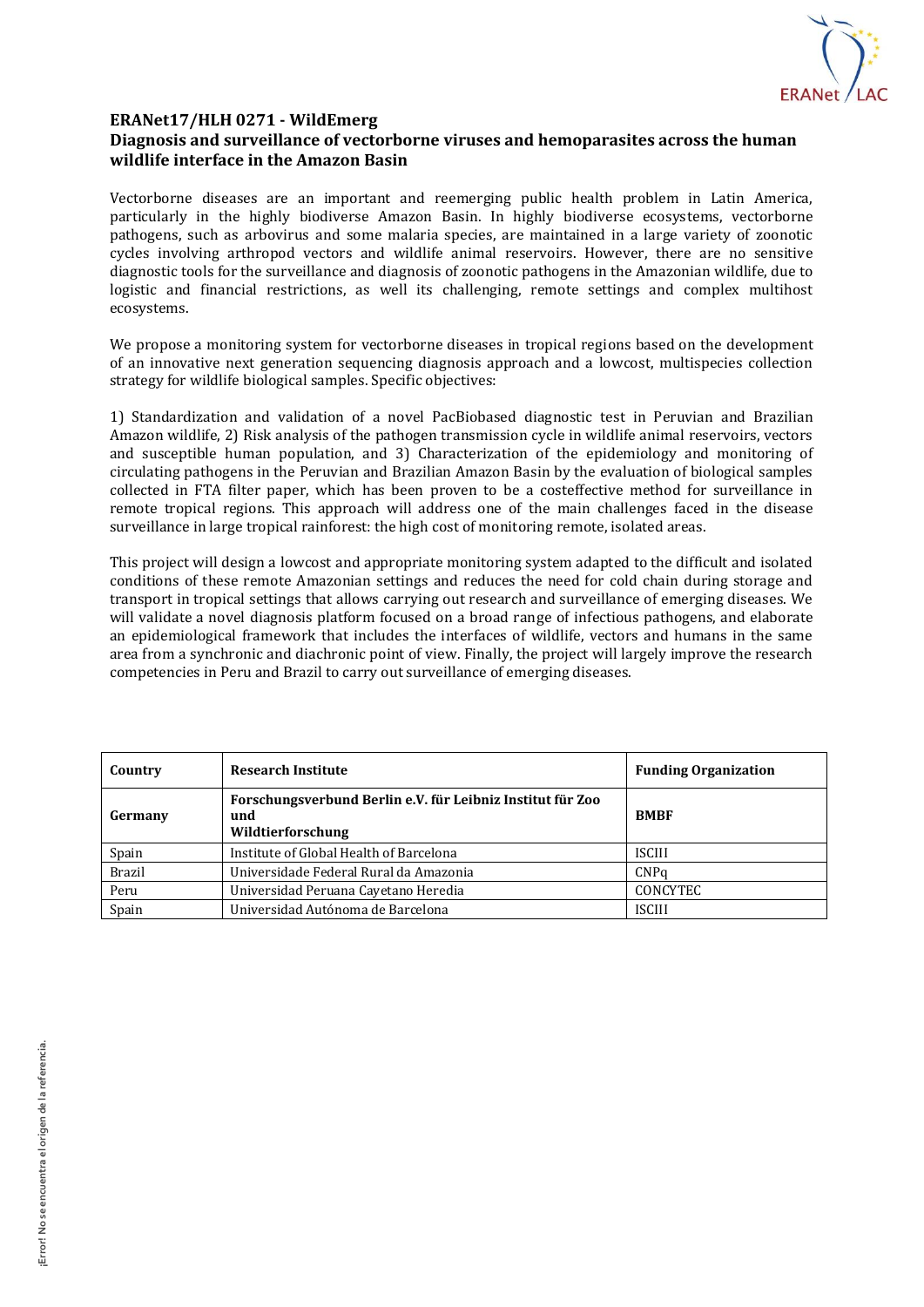

## **ERANet17/HLH-0145 - Development of New Diagnostic Options for enteroaggregative Escherichia coli as an important diarrheal pathogen**

Entero-aggregative E. coli (EAEC) causes persistent diarrhea in children from endemic areas, incl. large regions in Latin America, as well as persistent diarrhea in HIV patients, and is an important causative agent of traveler's diarrhea. Although EAEC has been associated with diarrhea, it has been difficult to determine the specific mechanisms of EAEC pathogenicity, which has made assessments of the clinical relevance of this microorganism difficult. Accordingly, there is a strong need for improved understanding of the role of EAEC during diarrheal disease and the further development of diagnostic and typing approaches for EAEC.

The overall scientific objective of this transnational, collaborative project is to understand the genomic diversity of the EAEC population and to identify novel markers for DNAbased EAEC typing and detection. Our understanding of EAEC pathogenicity will also benefit from the identification of indicative bacterial taxa in the intestinal microbiome specifically associated with EAEC infection and disease type. Our unbiased comparative EAEC genome and human microbiome analyses will translate into (i) the definition of discriminative markers for EAEC detection and typing, (ii) the development of an EAEC biosensor, and improved EAEC diagnostic assays, as well as (iii) the definition of host microbiome factors associated with EAECassociated diarrhea and thus

facilitate EAEC typing and diagnosis.

| Country       | <b>Research Institute</b>     | <b>Funding Organization</b> |
|---------------|-------------------------------|-----------------------------|
| Germany       | <b>University of Muenster</b> | <b>BMBF</b>                 |
| <b>Brazil</b> | Instituto Butantan            | <b>FAPESP</b>               |
| Israel        | Tel Aviv University           | MoH                         |
| Chile         | Universidad de Chile          | CONICYT                     |
| <b>Brazil</b> | Instituto Butantan            | No funding agency           |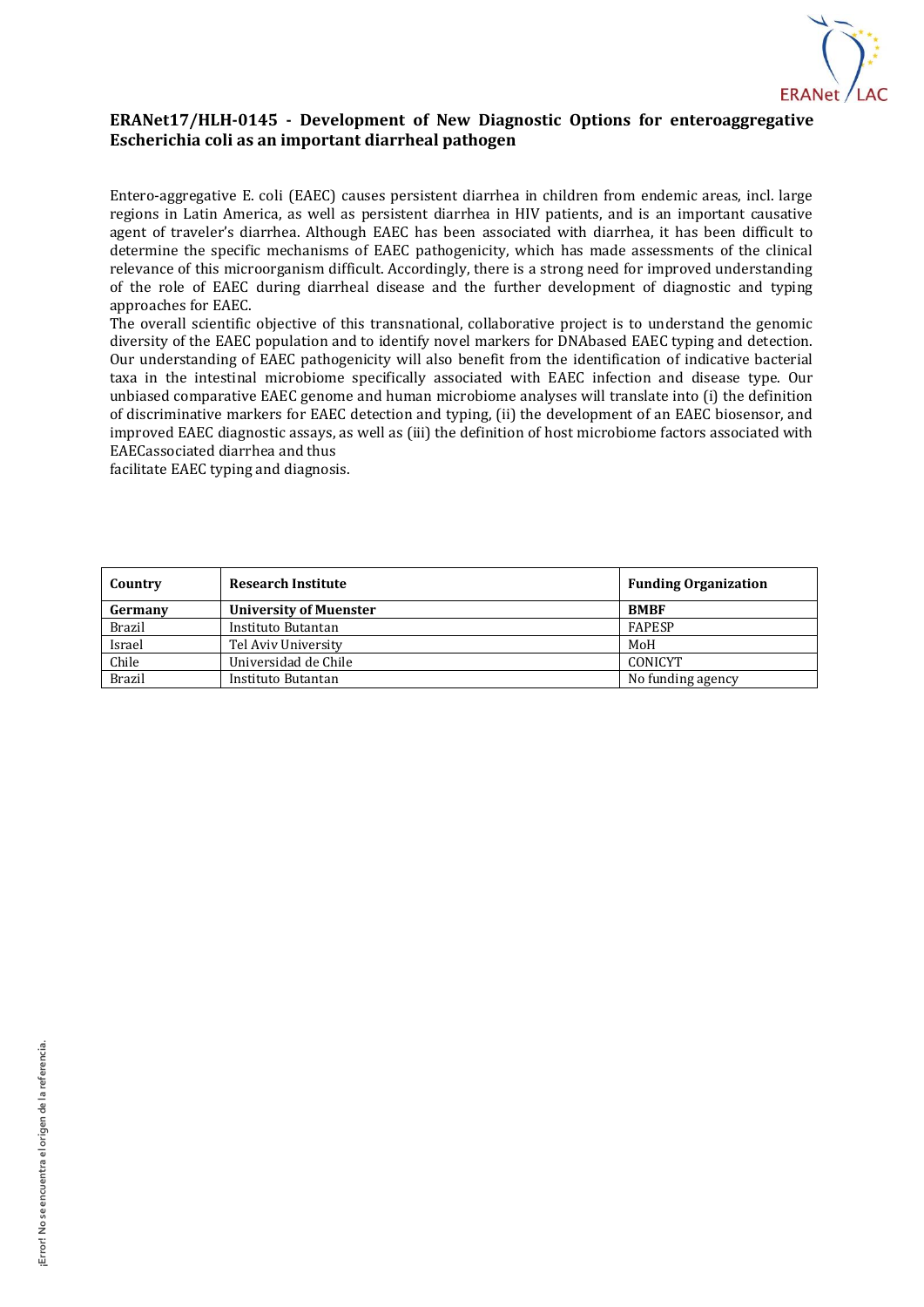

## **ERANet17/ICT2 0059- CITADINE - Citizen Science and Nature-based solutions for improved disaster preparedness**

The aim of the proposed project is to develop an ICT tool and an organizational concept for collecting existing knowledge in the population on low-frequency, high impact disasters, and to make this knowledge and experience usable for risk and crisis communication, urban planning, and discussions with relevant decision makers, such as politicians.

A focus of the project is to analyze what such disasters actually meant for the everyday lives of the citizens: what was the concrete damage caused by the disaster, how did this impact people's safety, their wellbeing, and their economic activities, what type of help was needed (and missing) when the disaster struck, how could people have better prepared themselves, how did the affected population cope with the disaster, what were successful (or unsuccessful) coping strategies.

In order to achieve the project goals, a software will be designed and implemented that can be used to enrich existing quantitative information on disasters with qualitative experiences in the form of live cases narrated by survivors, and historic (multi) media documentations such as texts, photographs and films on disasters. In order to make this information usable, relevant meta data needs to be provided for each contribution, and the information needs to be archived in an easy to use data base, that allows for an intuitive (visual) presentation of its inputs. In order to assure that a critical amount of input is generated (and used) in all participating regions, an organizational concept involving educational institutions like schools, and universities, as well as volunteer organizations, will be developed and tested. The expected advantage of the proposed approach is that it will become clearer to all stakeholders what a disaster actually means for the everyday lives of the population. Instead of just relying on disaster statistics, the impact of a potential disaster becomes audible and visible. Multimedia materials from the system can be used to create exhibitions on the local relevance of disasters, which can be used to communicate existing risks to (younger) citizens, as well as politicians and other decision makers, such as urban planners. An additional benefit will be that the information available can be used to support the revitalization process of degraded or abandoned areas, so that lessons from past disasters can be learned and planning mistakes of the past can be mitigated or avoided. Best practices based upon experiences with and from nature can be identified and taken into consideration during the planning process.

| Country               | <b>Research Institute</b>                                                                               | <b>Funding Organization</b> |
|-----------------------|---------------------------------------------------------------------------------------------------------|-----------------------------|
| Germany               | Jade Hochschule Wilhelmshaven                                                                           | <b>BMBF</b>                 |
| Dominican<br>Republic | Instituto Tecnológico de Santo Domingo in<br>consortium with Instituto Dominicano de Desarollo Integral | MESCYT                      |
| Chile                 | Universidad de La Frontera                                                                              | <b>CONICYT</b>              |
| Argentina             | Universidad Nacional de La Plata                                                                        | MINCyT                      |
| Poland                | Uniwersytet Warszawski                                                                                  | <b>NCBR</b>                 |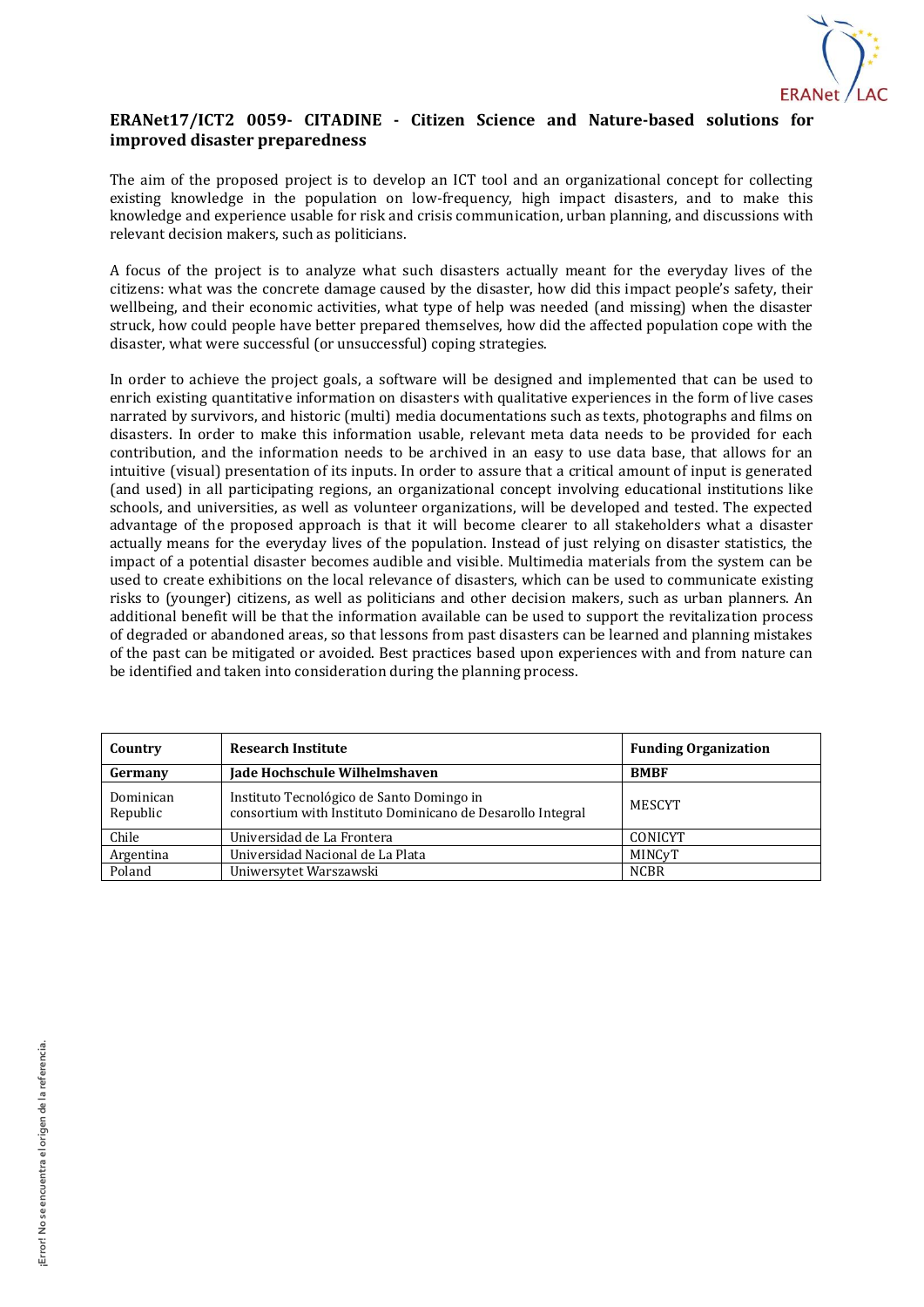

## **ERANet17/ICT-0076– SELI Smart Ecosystem for Learning and Inclusion**

The overall objective of the SELI project is to develop and implement an open access set of ICT-based tools and environments to encourage the digitization of the learning ecosystem by revitalizing education, and improving inclusion and accessibility across the EU and LAC regions. Following a sustainable capacity building approach, the specific objective of the project is to use the expert knowledge of the consortium to (1) identify the challenges in the use of ICT as a tool for learning and inclusion (2) initiate broad stakeholder dialogue and consultation to screen potential educational, technical and business solutions for the challenges, (3) implement knowledge transfer of the solutions identified by a 'teaching the teachers approach' and finally (4) conduct validation tests with trained teachers who will apply their knowledge to teach disadvantaged groups such as migrants, the elderly, the physically challenged, and the deaf and dumb, in order to increase their inclusion in society The expected results encompass (a) a digital platform providing access to scientific, educational and multimedia materials for learning in order to support e-accessibility, and e-inclusion, (b) the improved capacity of educators to make use of digital learning environments to support inclusion, (c) a catalogue of best practice guidelines for increased accessibility for people who have difficulties in acquiring ICT skills.

| Country        | <b>Research Institute</b>                              | <b>Funding Organization</b> |
|----------------|--------------------------------------------------------|-----------------------------|
| Finland        | <b>University of Eastern Finland</b>                   | <b>AKA</b>                  |
| Poland         | Pedagogical University of Cracow, Faculty of Education | <b>NCBR</b>                 |
| Panama         | Universidad Tecnológica de Panamá                      | <b>SENACYT</b>              |
| Guatemala      | Universidad Galileo, Guatemala                         | CONCYT                      |
| <b>Bolivia</b> | Universidad Mayor de San Simón                         | MINEDU                      |
| Uruguay        | Universidad de la República                            | ANII                        |
| Ecuador        | Universidad del Azuay                                  | <b>SENESCYT</b>             |
| Turkey         | Hacettepe University                                   | <b>TUBITAK</b>              |
| <b>Brazil</b>  | Universidade Presbiteriana Mackenzie                   | <b>FAPESP</b>               |
| Dominican Rep  | Federico Henríquez y Carvajal University               | MESCyT                      |
| Cuba           | Universidad Central "Marta Abreu" de Las Villas        | (FONCI)                     |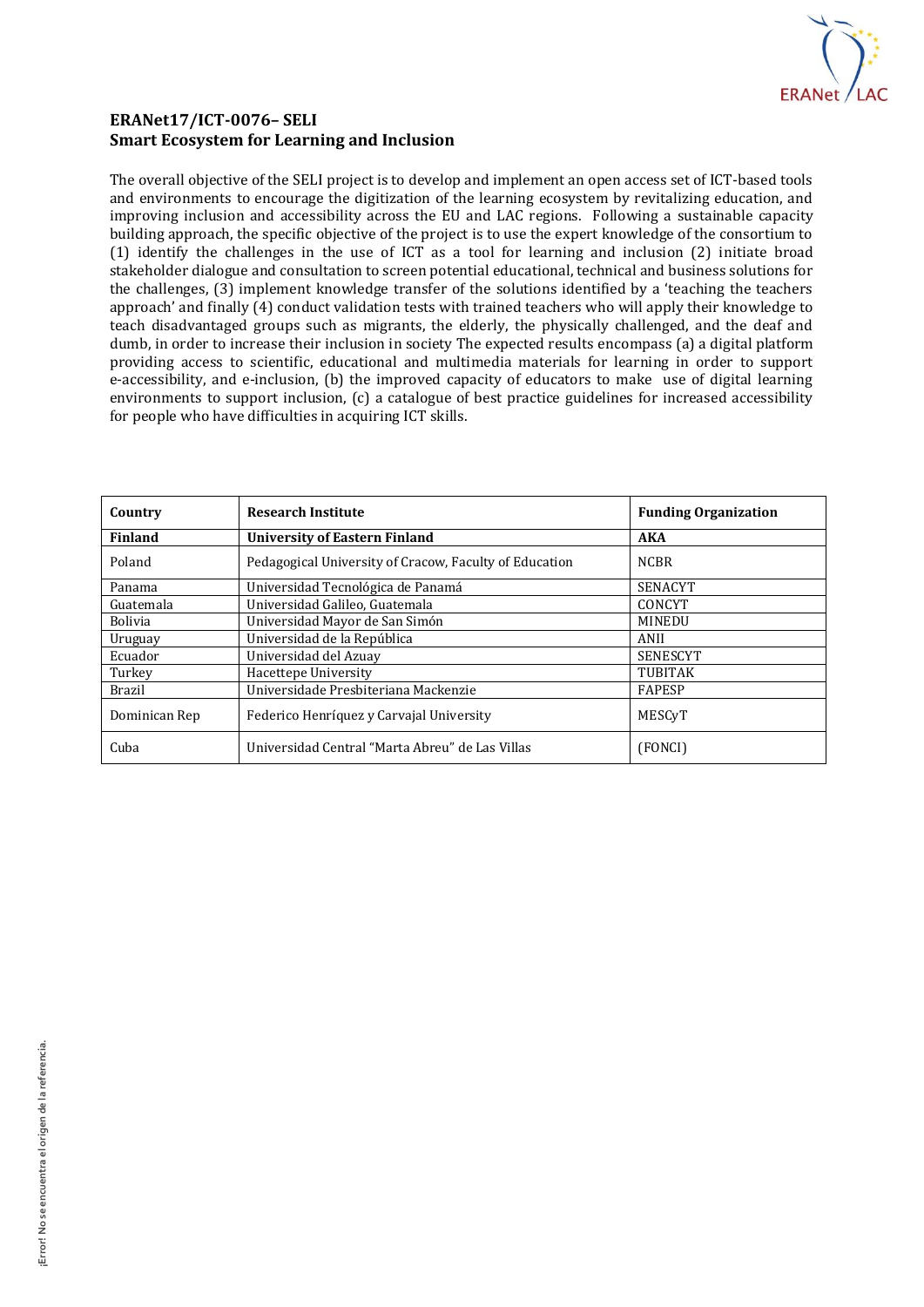

## **ERANet17/ICT2 0196 – DIGIRES Digital-enabled green infrastructure for sustainable water resources management**

Despite the abundance of natural water resources, urban areas of Latin America and the Caribbean (LAC) are facing major shortcomings in the delivery of basic services such as safe water supply. The cause is manifold and includes the spatial and temporal heterogeneity of water resources, the negative water balance caused by overexploitation, and the insufficient human capacities and governance. The conventional solutions based on built "grey" infrastructure do not cope with the basic needs of the population so we urgently need appropriate, locally accepted technical options.

In this project, managed aquifer recharge (MAR) is proposed for replacing traditional water infrastructure with greener, nature-inspired solutions that allow for a more equitable water provisioning. The overall goal is the development and utilisation of ICT-based tools, coupled with citizen science observations for the design and implementation of MAR as nature-inspired component of sustainable water resources management in LAC region. The efficiency of the solutions proposed will be demonstrated through success stories, by designing and implementation of small-scale, demonstrative MAR schemes with active participation of stakeholders and developing capacities for sustainable urban development.

| Country       | <b>Research Institute</b>                  | <b>Funding Organization</b> |
|---------------|--------------------------------------------|-----------------------------|
| Germany       | Technische Universität Dresden             | <b>BMBF</b>                 |
| Cuba          | University of Cienfuegos                   | <b>FONCI</b>                |
| <b>Brazil</b> | Federal University of Pernambuco           | CNPa                        |
| Belgium       | University of Mons                         | F.R.S. - FNRS               |
| Guatemala     | University of San Carlos of Guatemala      | CONCYT                      |
| Guatemala     | Universidad del Valle de Guatemala         | CONCYT                      |
| Germany       | Deutsche Gesellschaft für Internationale   | No funding agency           |
|               | Zusammenarbeit GmbH                        |                             |
| Dresden       | UNU Institute for Integrated Management of | No funding agency           |
|               | Material Fluxes and of Resources           |                             |